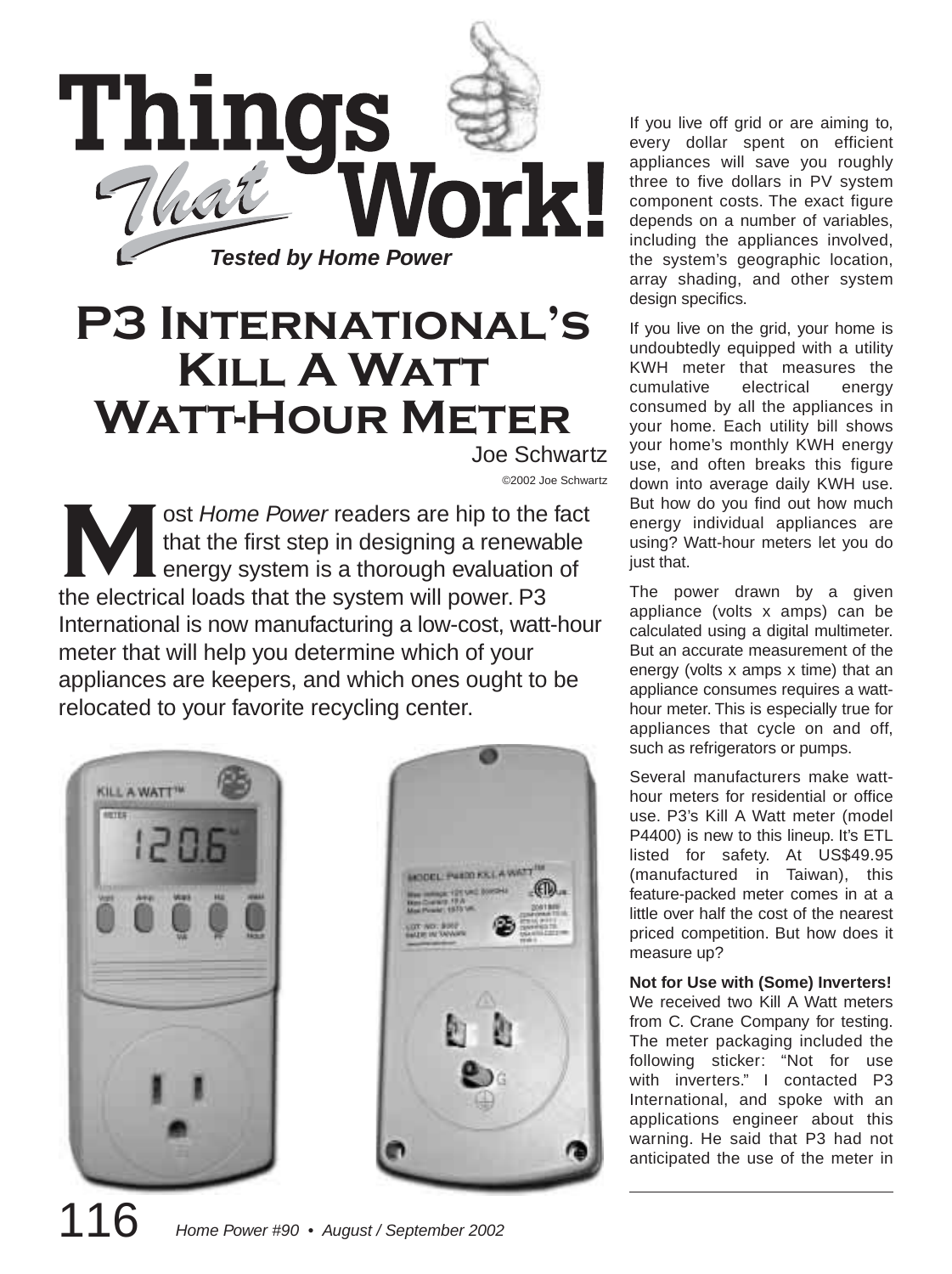#### **P4400 Tolerance Specs**

| Function             | Normal     | Maximum    |
|----------------------|------------|------------|
| RMS Voltage (Vrms)   | 0.2%       | 1.0%       |
| RMS Current (Arms)   | 0.3%       | 1.0%       |
| Watts (W)            | 0.5%       | 2.0%       |
| Volt-amps (VA)       | 0.5%       | 2.0%       |
| Frequency (Hz)       | $\pm 0.1$  | ±1.2       |
| Power Factor (PF)    | $\pm 0.01$ | $\pm 0.03$ |
| Kilowatt Hours (KWH) | 0.5%       | 2.0%       |

conjunction with modified square wave inverters. The less than ideal waveform of these inverters resulted in the failure of one of the unit's resistors.

We tested the meter on the grid, and on sine wave inverters manufactured by Exeltech, Statpower, and Xantrex. The Kill A Watt meter operated without problems on the waveforms of all these units. The P4400 has a sixmonth warranty that does cover failures resulting from use of the meter with modified square wave inverters. P3 informed me that the meter has been redesigned, and the new version of the meter will operate on modifiedsquare waveforms. (But we hope this doesn't keep you from purchasing a sine wave inverter!)

#### **Design Features**

The meter is designed to be plugged directly into a 120 VAC, three-prong (grounded) electrical receptacle. The appliance being tested is in turn plugged into the receptacle on the front of the meter. In most cases, this arrangement works fine. But some receptacles are located behind the appliance (refrigerators are a prime example.) In this case, a short extension cord will allow you to place the meter in a more convenient location.

The Kill A Watt meter was designed from the ground up for its intended use. A custom designed, integrated circuit samples voltage and current 2,048 times per second. The meter uses an 8 bit CPU with a 12 bit analog-to-digital converter and an 8 channel multiplexer. The meter's electronics are housed in an attractivelooking, custom enclosure with a fairly large LCD display. The buttons for changing meter functions are easy to use and have a positive feel.

## **Product Specs**

For the price, the P4400 meter is loaded with measurement capabilities. The meter measures AC volts, AC amps, watts, volt-amps, frequency, power factor, kilowatt-hours (up to 9,999 KWH), and elapsed time (up to 9,999 hours).

The table details the tolerance specs of the meter. Normal operating ranges are defined by the manufacturer as 90 to 125 VAC, and 0.2 to 15 amps. I checked these specifications with a Fluke 87 digital multimeter and a Fluke 43B AC power quality analyzer. Note that loads drawing 0.2 amps (23.4 watts at 117 VAC) or less are operating outside of the normal window. But the maximum inaccuracy of the P4400 is only two percent when measuring outside of its normal range. This is more than adequate for home or office use.

## **Current & Voltage Limits**

The Kill A Watt meter has a maximum current rating of 15 amps. The P3 International applications engineer I spoke with stated that the meter would accurately measure loads up to 15 amps (at 120 VAC). If loads greater than 15 amps are powered via the meter, the unit's display will flash and a warning tone will sound. The P4400 can withstand a maximum current of 29 amps for about one second before an overcurrent protection fuse blows. (This fuse is not user serviceable.) Data for loads above 15 amps will not be accurate, so there's no reason to push it and operate the meter above this 15 amp threshold.

The meter has a specified upper voltage limit of 125 VAC. In some locations, grid voltage can be higher than this value either regularly or sporadically. The P3 engineer informed me that higher voltages only affected accuracy. The meter is in fact designed to withstand up to 250 VAC for one minute.

## **What's Missing?**

The one feature I really missed on this watt-hour meter was a surge or peak power function. This data is important when specifying an appropriate inverter for a given combination of loads. A peak power function would be a great addition.

The meter's memory is volatile. If you unplug the unit or power is lost during measurement, the data will be lost. So remember to record your measurements before unplugging the unit. Also, the display is not illuminated. While this isn't a big deal, a backlit display would make the meter easier to use in some locations.

## **Nice Tool**

P3 International's Kill A Watt meter will provide you with accurate appliance energy consumption data whether you buy electricity from a utility or make your own. At less than US\$50, this meter is an outstanding value. The information it provides will help you easily identify inefficient electrical appliances. In most cases, your energy savings will quickly recoup the cost of purchasing the meter, and allow you to save energy (and money) year after year.